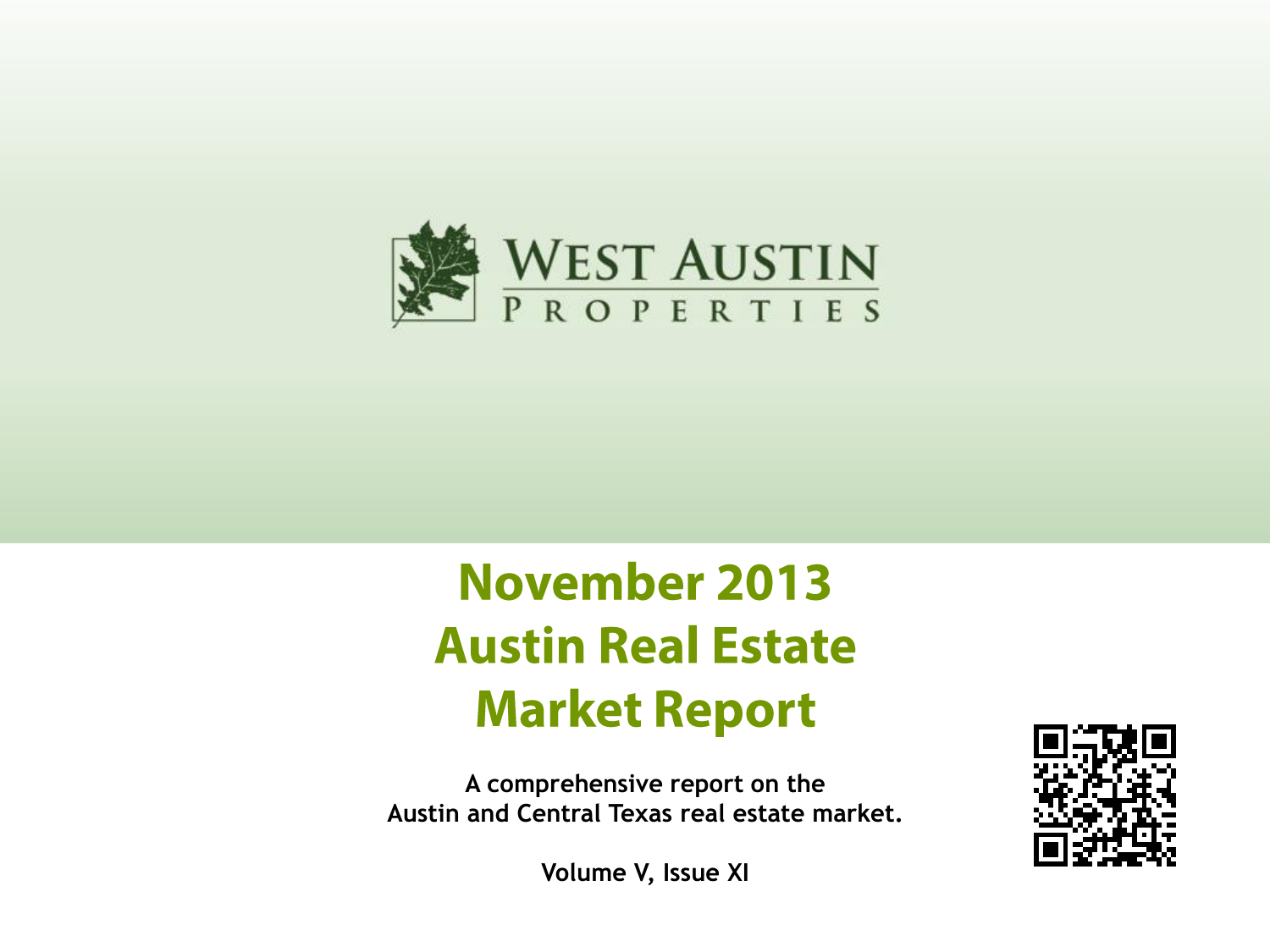#### **Market Overview**



#### Austin real estate market continuing at record levels

For the past nine continuous months the overall Austin real estate market has been a rare Extreme Sellers Market. How rare? In the prior 89 months, spanning 7 years, the Austin market has been in an Extreme Seller's Market only three months, and all three months were in 2006.

Demand remains strong as people continue to move to the Austin area. Demand is also increasing as current residents consider home ownership. They are concerned about raising interest rates, rising rental rates and rising homes values. Supply, the number of homes for sale, remains at record lows. There are fewer homes for sale in November than any time in the last 7 years. There are 13.5% fewer homes for sale than last year. As a result, the average home stays on the market only 42 days, 28.8% fewer days than a year ago and also the lowest number of days in October in the last 7 years.

The average home sold price in October remained steady and the median increase 24% from a year ago.

Homes priced below \$300,000, 49% of the Austin market, are in an Extreme to "Very" Extreme Sellers Market. Above \$1M homes are still in a Buyer's Market ( See enclosed Price Band Chart for market conditions at each Price Band and by Zip Code.)

changes in the market in coming months. Demand usually decreases for the next month, and we are seeing this pattern. Usually the number of homes for sale also decreases slightly until January, however, this year we are seeing a smaller than normal decrease in homes for sale.

It appears the Austin real estate market is starting to adjust from its extreme record levels if we look at three trends. The number of Pendings have declined significantly, however still at record levels. Interests rates are slightly increasing. Average and medium homes prices have increased over 8% from a year ago. All of these factors can indicate a slowing market with fewer people eligible to buy. Even if the market is slightly slowing, this is still the strongest market in seven years. Prices in most Price Bands and areas will continue to increase. Buying and Selling in this market requires a deep understanding of the history and pressures in each area of town and price range.

We hope the West Austin Properties Market Report with detailed information by price range and zip code helps you make the best decisions for you and your family. It is our pleasure to deliver it to you so together we can spot important trends.

Please call us if we can provide you any additional information.

As we look at the trends and market conditions we expect slow

#### Laura Duggan, Gail Boston and Katy Duggan Freshour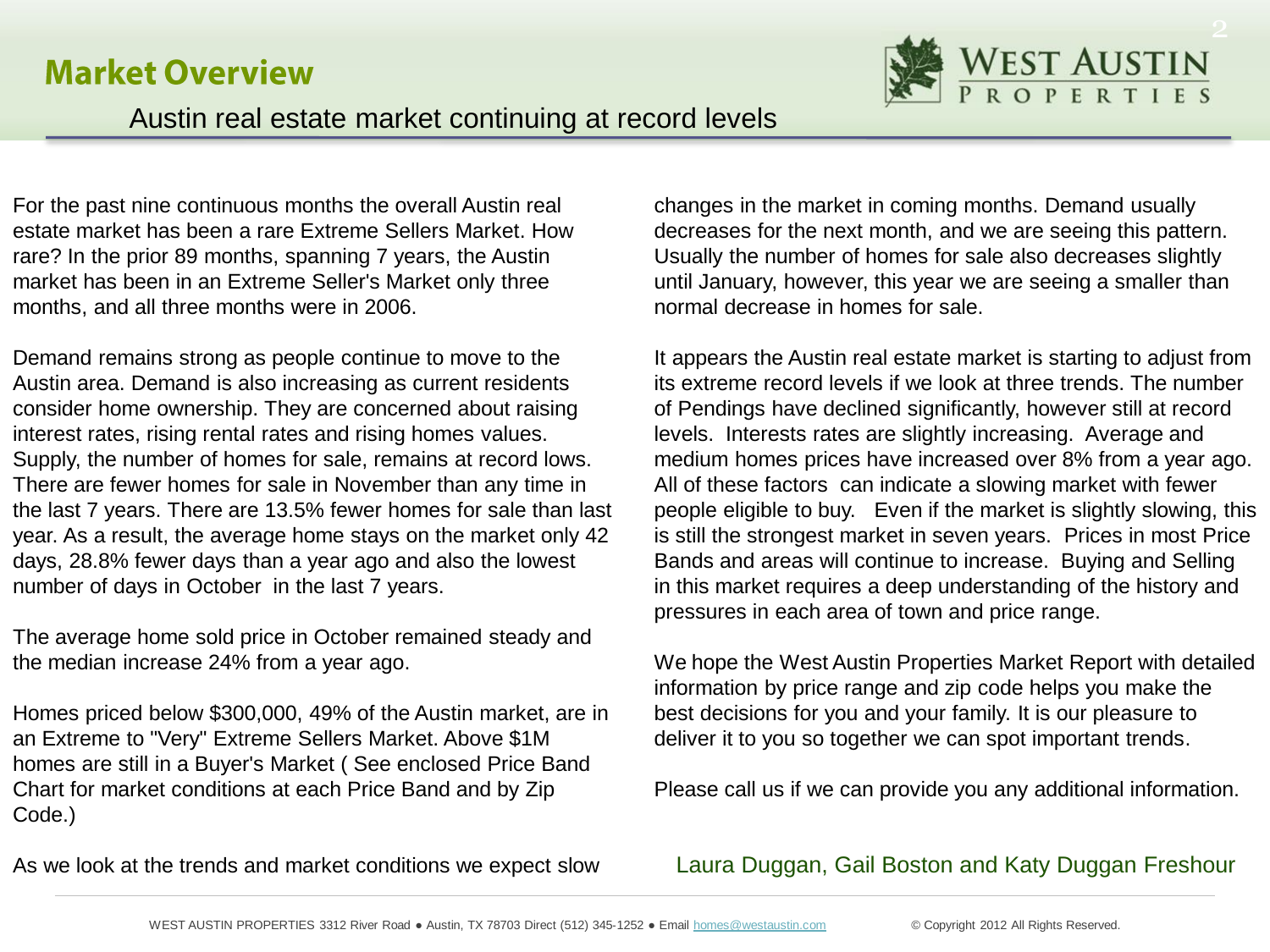## **Year to Date Sales - October 2013**





WEST AUSTIN PROPERTIES 3312 River Road · Austin, TX 78703 Direct (512) 345-1252 · Email [Laura@westaustin.com](mailto:Laura@westaustin.com) © Copyright 2013 All Rights Reserved.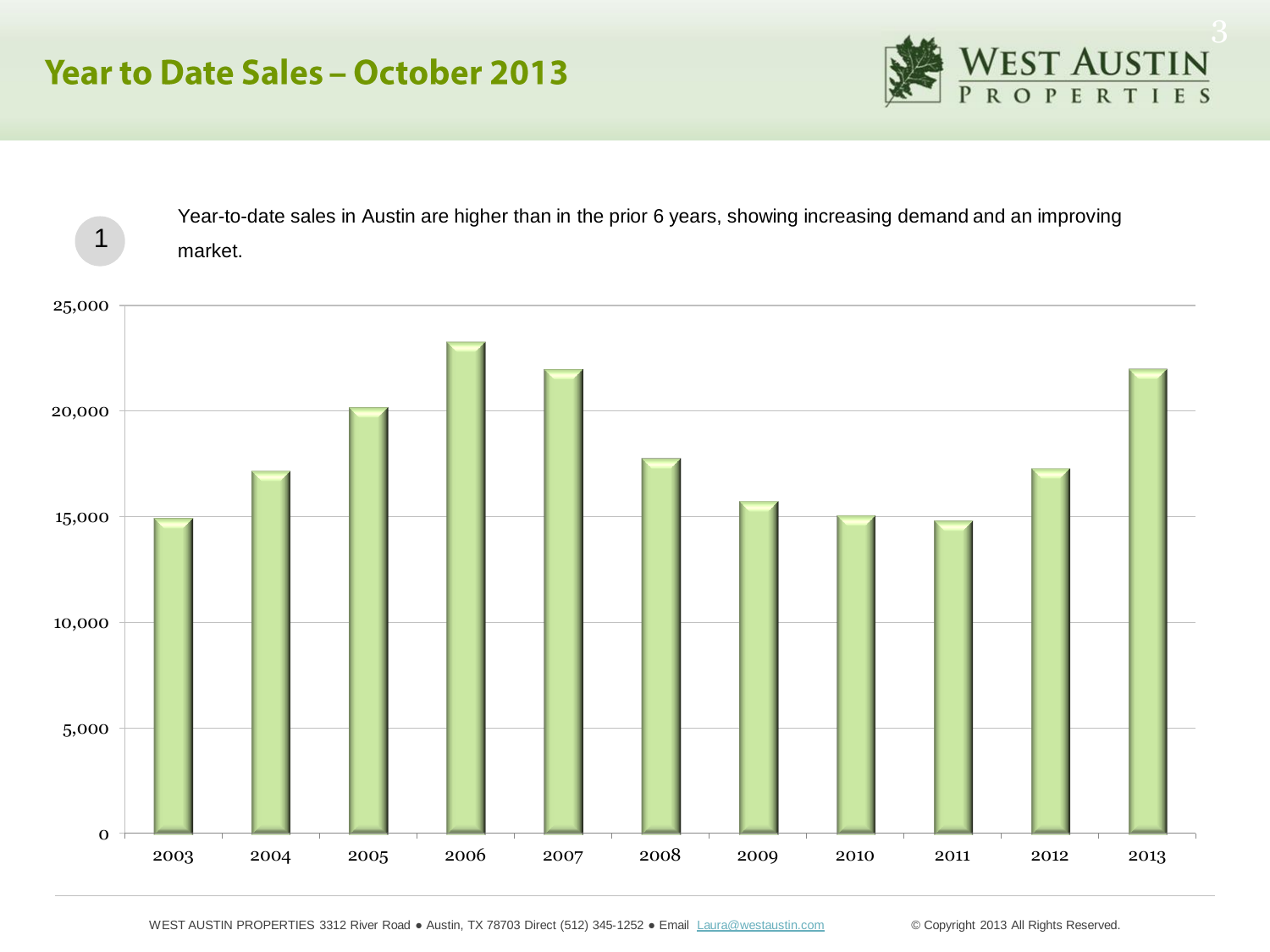## **Homes Sold per Month - October 2013**



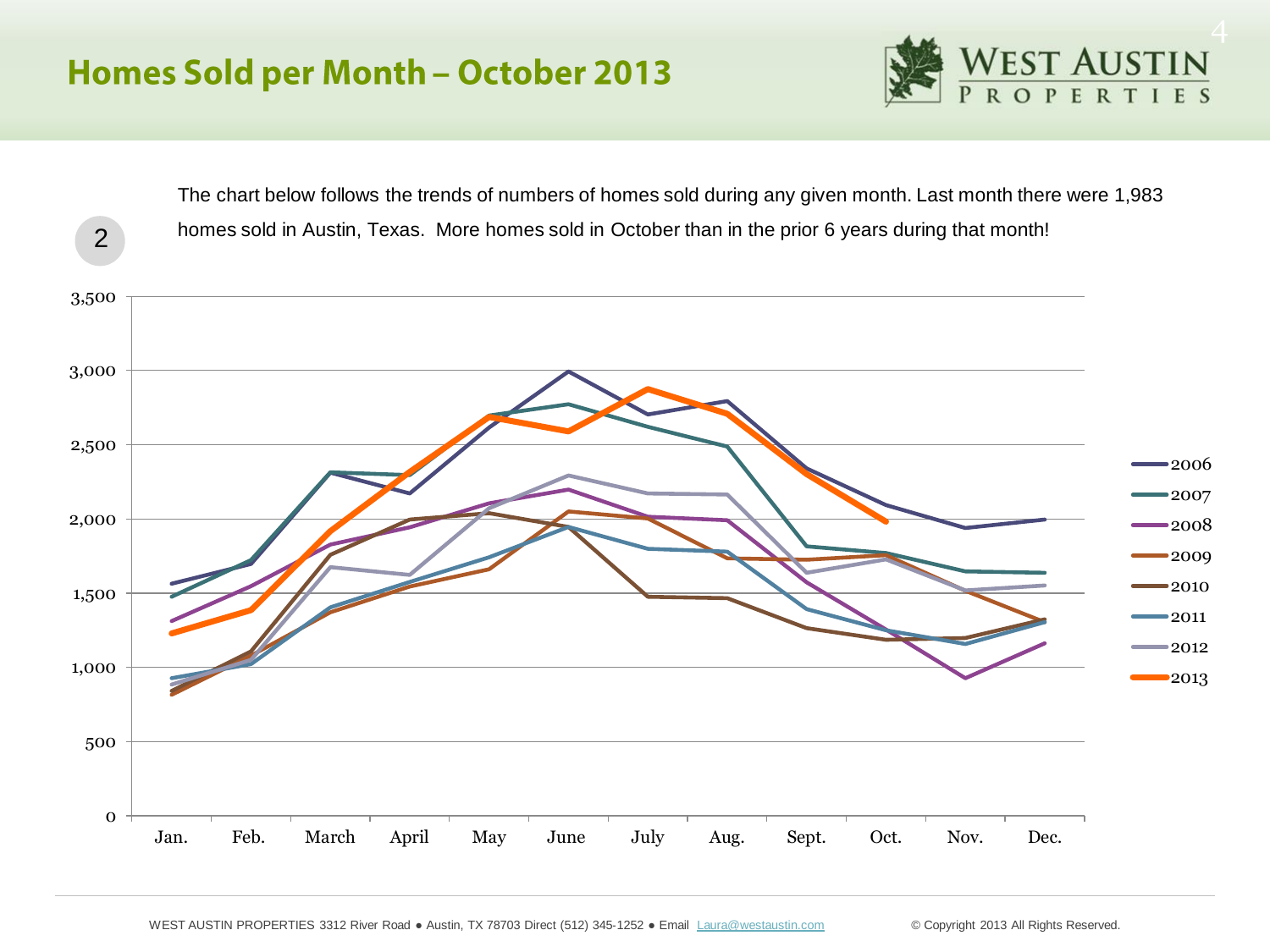### **Homes For Sale-November 2013**



3

The chart below follows the trends of number of homes for sale during any given month. At the beginning of November, there were 5,497 homes for sale in Austin, Texas. There are fewer homes for sale at this time than in the last 7 years. **There are 13.5% fewer homes for sale than last year at this time.** 

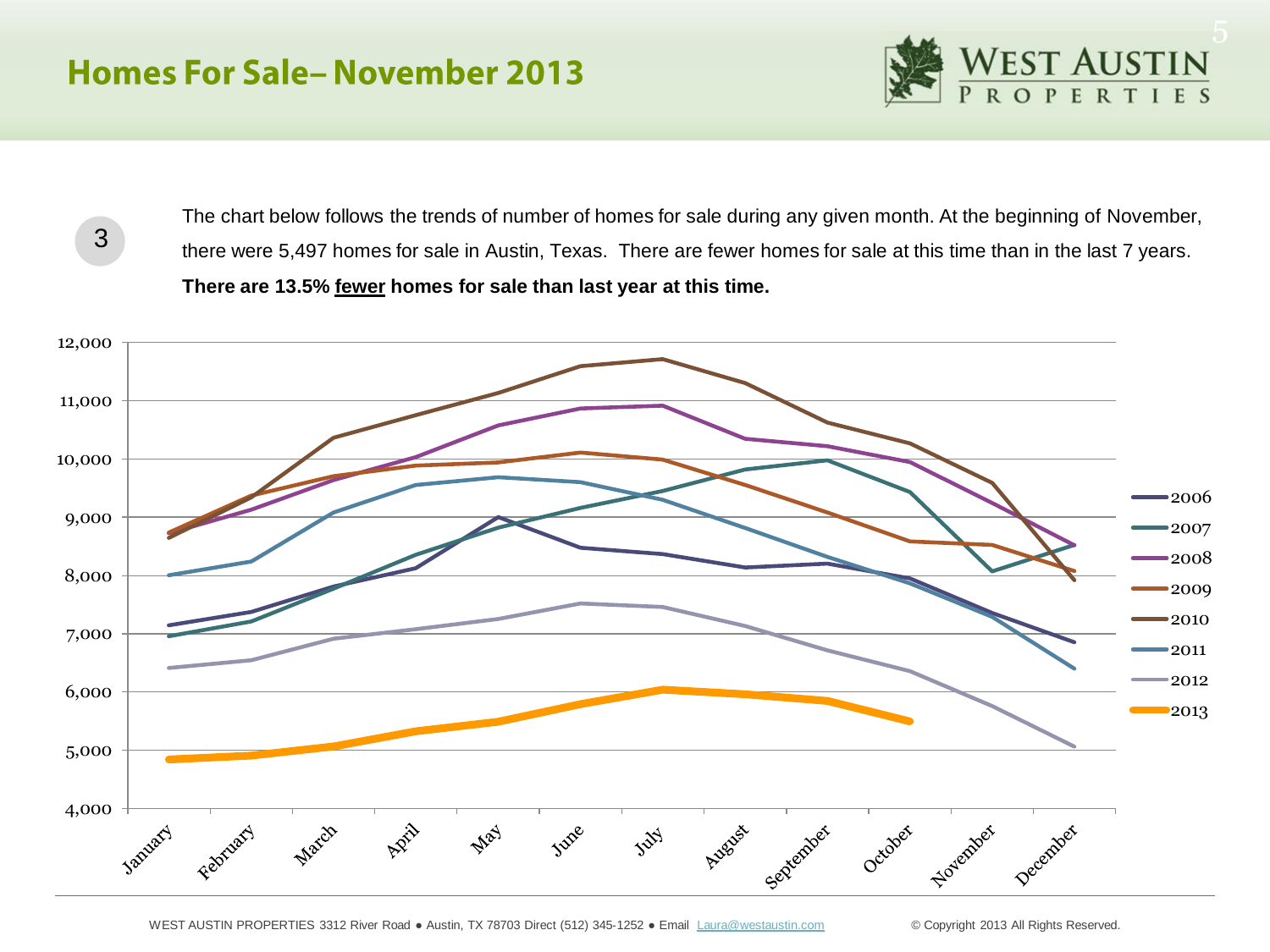4



The chart below tracks the number of Pending Sales in the market. These are homes that are Under Contract that have yet to close. This month there are 2,914 homes Pending in Austin, Texas. **This is the highest number of October pendings in the last 7 years.** Because of qualifying, mortgage and approval rates it is taking longer to go from contract to close.

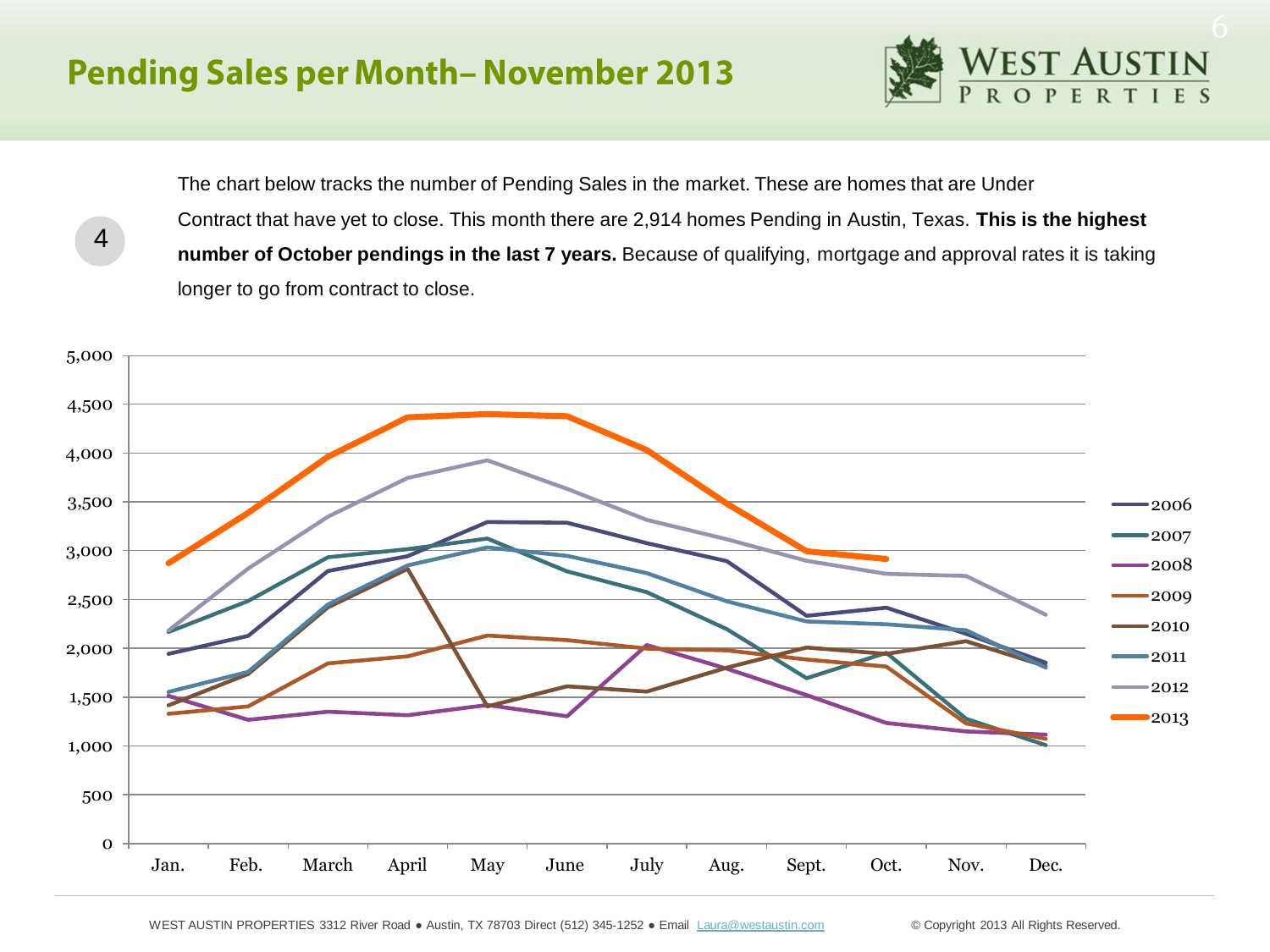# **Home Sales by Price Band-**October 2013

5



Overall we are in an Extreme Seller's Market with 2.77 months of inventory. On average, home prices are showing Moderate Appreciation. However, the Market is different based on demand and the number of homes for sale in each price range. Homes valued under \$600K are in a Normal or Extreme Seller's Market.

| <b>Price Range</b>       | # of Solds     | <b>Active Listings</b>        | <b>Months of Inventory</b>             | <b>Market</b>                        |  |
|--------------------------|----------------|-------------------------------|----------------------------------------|--------------------------------------|--|
| \$0-\$100k               | 85             | 212                           | 2.49                                   | <b>Extreme Sellers Market</b>        |  |
| \$100-\$200k             | 793            | 1240                          | 1.56                                   | <b>Extreme Sellers Market</b>        |  |
| \$200-\$300k             | 524            | 1240                          | 2.37                                   | <b>Extreme Sellers Market</b>        |  |
| \$300-\$400k             | 244            | 806                           |                                        | <b>Normal Sellers Market</b><br>3.30 |  |
| \$400k-\$500k            | 153            | 594                           | 3.88                                   | <b>Normal Seller's Market</b>        |  |
| \$500-\$600k             | 78             | 328                           | 4.21                                   | <b>Normal Seller's Market</b>        |  |
| \$600-\$700k             | 33             | 254                           | 7.70                                   | <b>Balanced Market</b>               |  |
| \$700-\$800k             | 25             | 182                           | 7.28                                   | <b>Balanced Market</b>               |  |
| \$800-\$900k             | $\overline{7}$ | 107                           | 15.29                                  | <b>Extreme Buyer's Market</b>        |  |
| \$900-\$1M               | 12             | 81                            | 6.75                                   | <b>Balanced Market</b>               |  |
| $$1 - $2M$               | 20             | 287                           | 14.35                                  | <b>Extreme Buyer's Market</b>        |  |
| \$2-\$3M                 | 6              | 82                            | 13.67                                  | <b>Extreme Buyer's Market</b>        |  |
| \$3M<                    |                | 83                            | <b>Extreme Buyer's Market</b><br>83.00 |                                      |  |
| <b>Overall MKT</b>       | 1981           | 5496                          | 2.77                                   | <b>Extreme Sellers Market</b>        |  |
|                          |                |                               |                                        |                                      |  |
| 12+ Months of Inventory  |                | <b>Extreme Buyer's Market</b> |                                        | <b>High Depreciation</b>             |  |
| 9-12 Months of Inventory |                | <b>Normal Buyer's Market</b>  |                                        | <b>Moderate Depreciation</b>         |  |
| 6-9 Months of Inventory  |                | <b>Balanced Market</b>        |                                        | <b>Flat/Moderate Depreciation</b>    |  |
| 3-6 Months of Inventory  |                | <b>Normal Seller's Market</b> |                                        | <b>Moderate Appreciation</b>         |  |
| 0-3 Months of Inventory  |                | <b>Extreme Sellers Market</b> |                                        | <b>High Appreciation</b>             |  |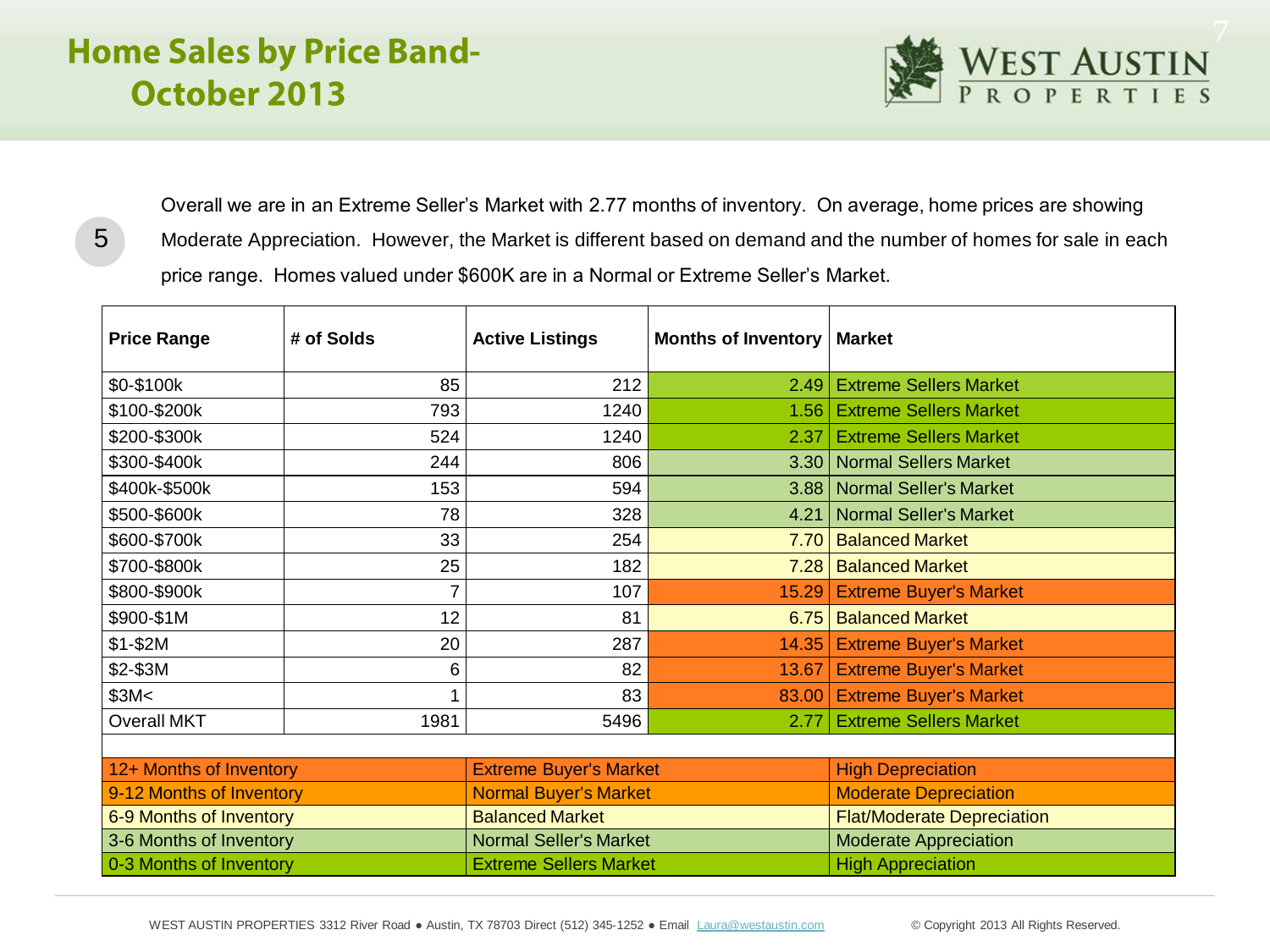# **Home Sales by Zip Code-**October 2013



The chart below provides details on how well each Zip Code is currently selling and the impact on home values. 12 out of 19 zip codes have less than 3 months of inventory and are defined as in an Extreme Seller's Market.

| <b>Zip Code</b>          | # of Solds     | <b>Active Listings</b>        | <b>Months of</b><br>Inventory | <b>Median Sales price</b>         | Avg DOM | <b>Central Austin</b><br>78701 |
|--------------------------|----------------|-------------------------------|-------------------------------|-----------------------------------|---------|--------------------------------|
| 78701                    | 23             | 65                            | 2.83                          | \$435,000                         | 73      | 78703                          |
| 78702                    | 24             | 56                            | 2.33                          | \$296,438                         | 18      | 78704                          |
| 78703                    | 24             | 58                            | 2.42                          | \$654,000                         | 60      | 78705                          |
| 78704                    | 29             | 64                            | 2.21                          | \$520,000                         | 24      | 78722                          |
| 78705                    | $\overline{2}$ | 9                             | 4.50                          | \$418,000                         | 55      | 78731                          |
| 78717                    | 37             | 53                            | 1.43                          | \$294,000                         | 22      |                                |
| 78722                    | 5              | 6                             | 1.20                          | \$260,000                         | 6       | <b>Northwest Travis Co.</b>    |
| 78727                    | 30             | 24                            | 0.80                          | \$225,000                         | 22      | 78730                          |
| 78730                    | 9              | 37                            | 4.11                          | \$820,000                         | 58      | 78732                          |
| 78731                    | 25             | 58                            | 2.32                          | \$500,000                         | 49      | 78734                          |
| 78732                    | 26             | 86                            | 3.31                          | \$415,250                         | 55      | <b>Southwest Austin</b>        |
| 78733                    | 8              | 32                            | 4.00                          | \$689,800                         | 23      | 78739                          |
| 78734                    | 26             | 219                           | 8.42                          | \$341,250                         | 71      | 78749                          |
| 78735                    | 8              | 54                            | 6.75                          | \$409,500                         | 26      |                                |
| 78739                    | 22             | 36                            | 1.64                          | \$383,350                         | 46      | <b>Northwest Austin</b>        |
| 78746                    | 29             | 121                           | 4.17                          | \$739,840                         | 85      | 78717                          |
| 78749                    | 29             | 31                            | 1.07                          | \$298,000                         | 20      | 78727                          |
| 78750                    | 28             | 30                            | 1.07                          | \$365,500                         | 35      | 78750                          |
| 78759                    | 23             | 65                            | 2.83                          | \$435,000                         | 73      | 78759                          |
| 12+ Months of Inventory  |                | <b>Extreme Buyer's Market</b> |                               | <b>High Depreciation</b>          |         | <b>West Austin/Westlake</b>    |
| 9-12 Months of Inventory |                | <b>Normal Buyer's Market</b>  |                               | <b>Moderate Depreciation</b>      |         | 78733                          |
| 6-9 Months of Inventory  |                | <b>Balanced Market</b>        |                               | <b>Flat/Moderate Depreciation</b> |         | 78735                          |
| 3-6 Months of Inventory  |                | <b>Normal Seller's Market</b> |                               | <b>Moderate Appreciation</b>      |         | 78746                          |
| 0-3 Months of Inventory  |                | <b>Extreme Sellers Market</b> |                               | <b>High Appreciation</b>          |         |                                |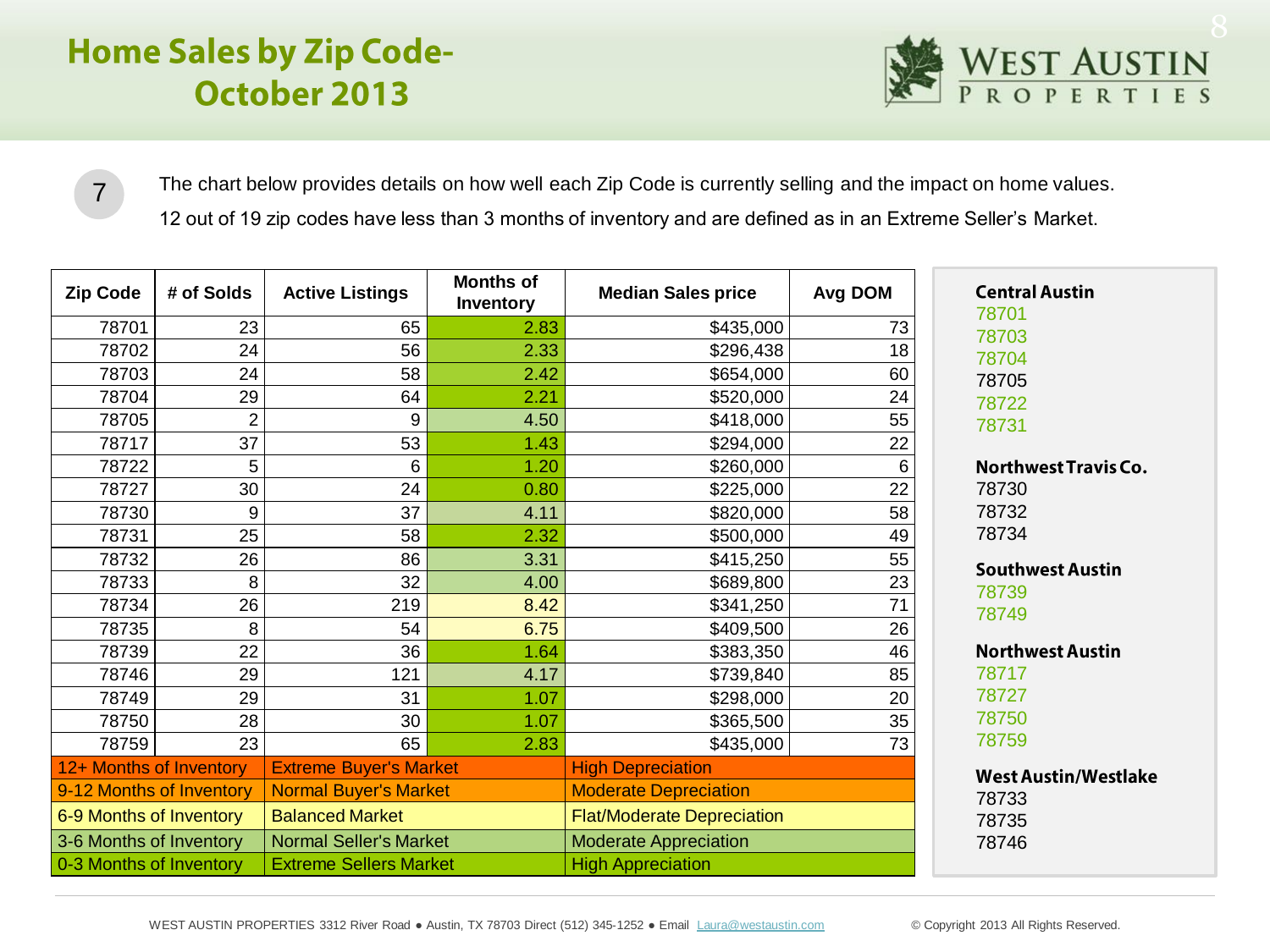#### **Absorption Rate: Months of Inventory in Austin 2006-2013**



The **Absorption Rate**, also called "Months of Inventory," is the best indicator of how fast or slow home values are moving up or down. The formula is the number of homes on the market divided by the number of homes sold in the prior month. With 6 to 9 months of inventory, the market is called **Balanced**, and home values remain stable with slight decreases or increases possible. Below 6 months is called a Seller's Market, as home prices slightly increase due to demand.

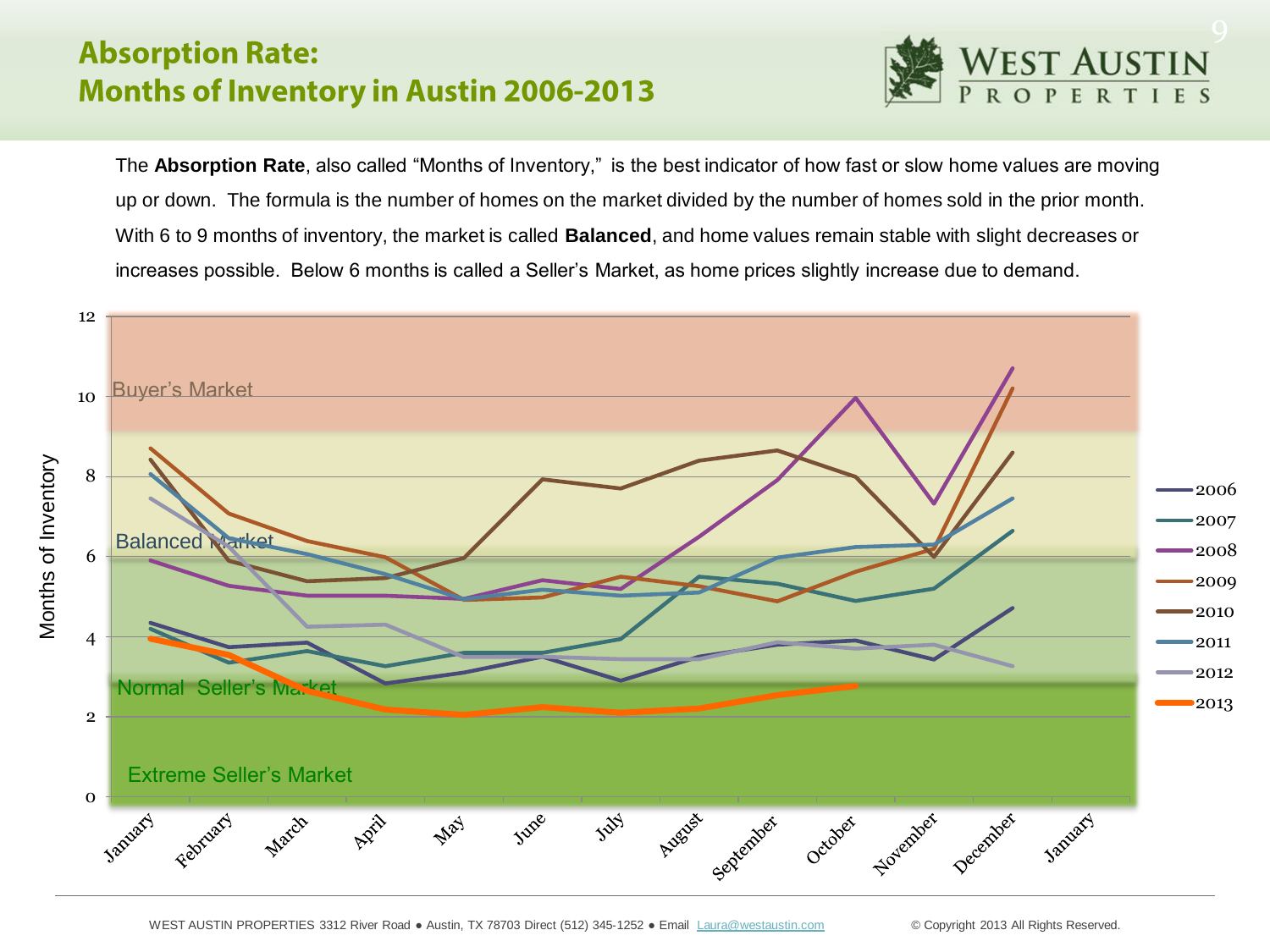#### **Mortgage Rates - 13 Year Summary**

![](_page_9_Picture_1.jpeg)

We monitor interest rates because they directly affect buying power. The higher the rate, the more it costs for a buyer to buy. When interest rates rise, it has the same effect as a seller raising his price and fewer homes sell because mortgage payments are higher. Conversely, when rates decrease more buyers qualify to purchase and home sales usually increase. The chart below tracks mortgage rates for the past 12 years. As you can see, mortgage rates are at close to their lowest levels.

![](_page_9_Figure_3.jpeg)

WEST AUSTIN PROPERTIES 3312 River Road · Austin, TX 78703 Direct (512) 345-1252 · Email [Laura@westaustin.com](mailto:Laura@westaustin.com) © Copyright 2013 All Rights Reserved.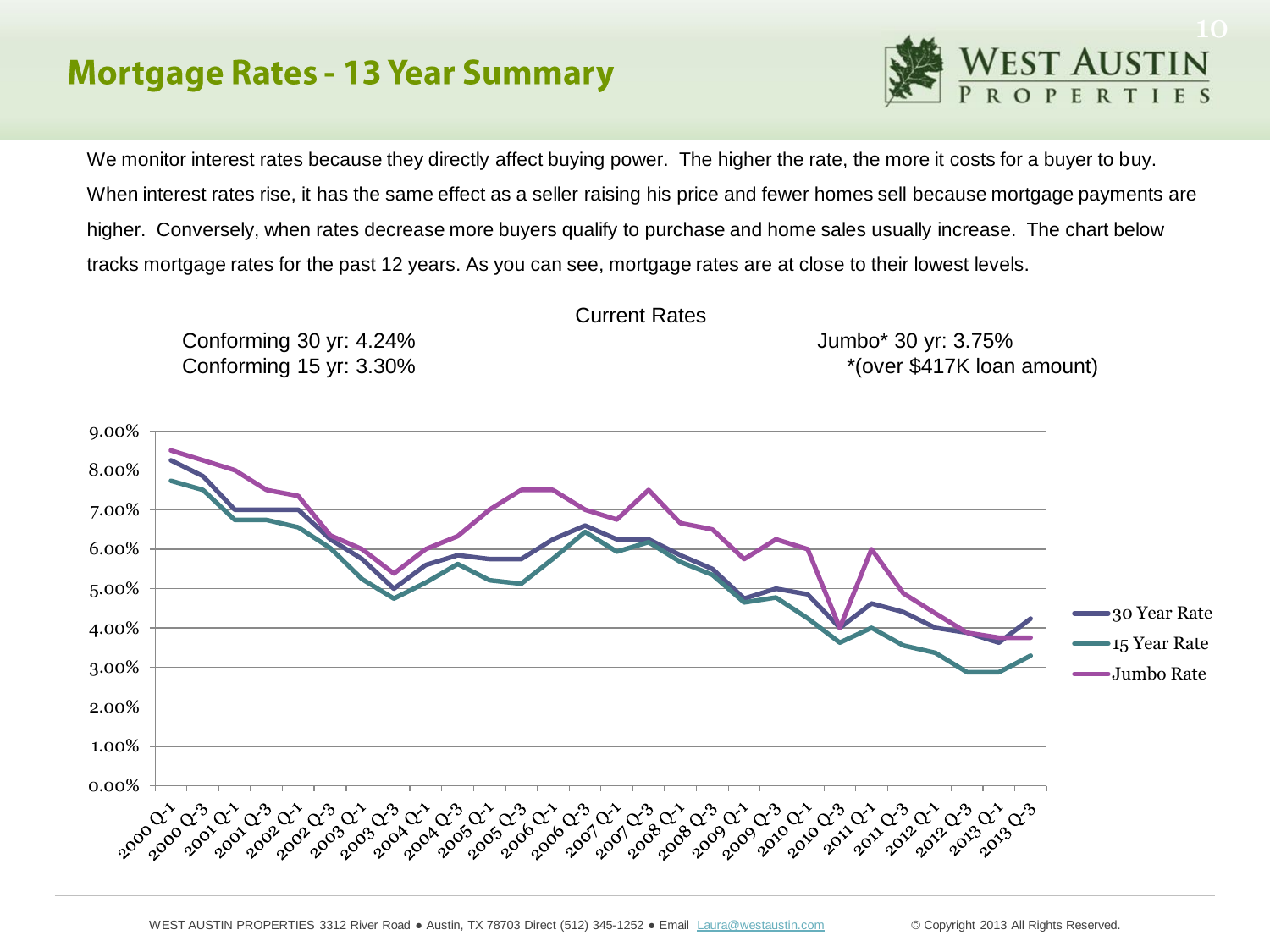8

![](_page_10_Picture_1.jpeg)

The chart above follows the trend of average and median sales price per year. Last month the average sales price was \$281,532. The median sold price was \$250,000 last month. The average sales price in October is down 0.3% and the median sales price is  $\mu$   $23.8\%$  from one year ago.

#### **The chart below shows the annual average and median Austin home sold.**

![](_page_10_Figure_4.jpeg)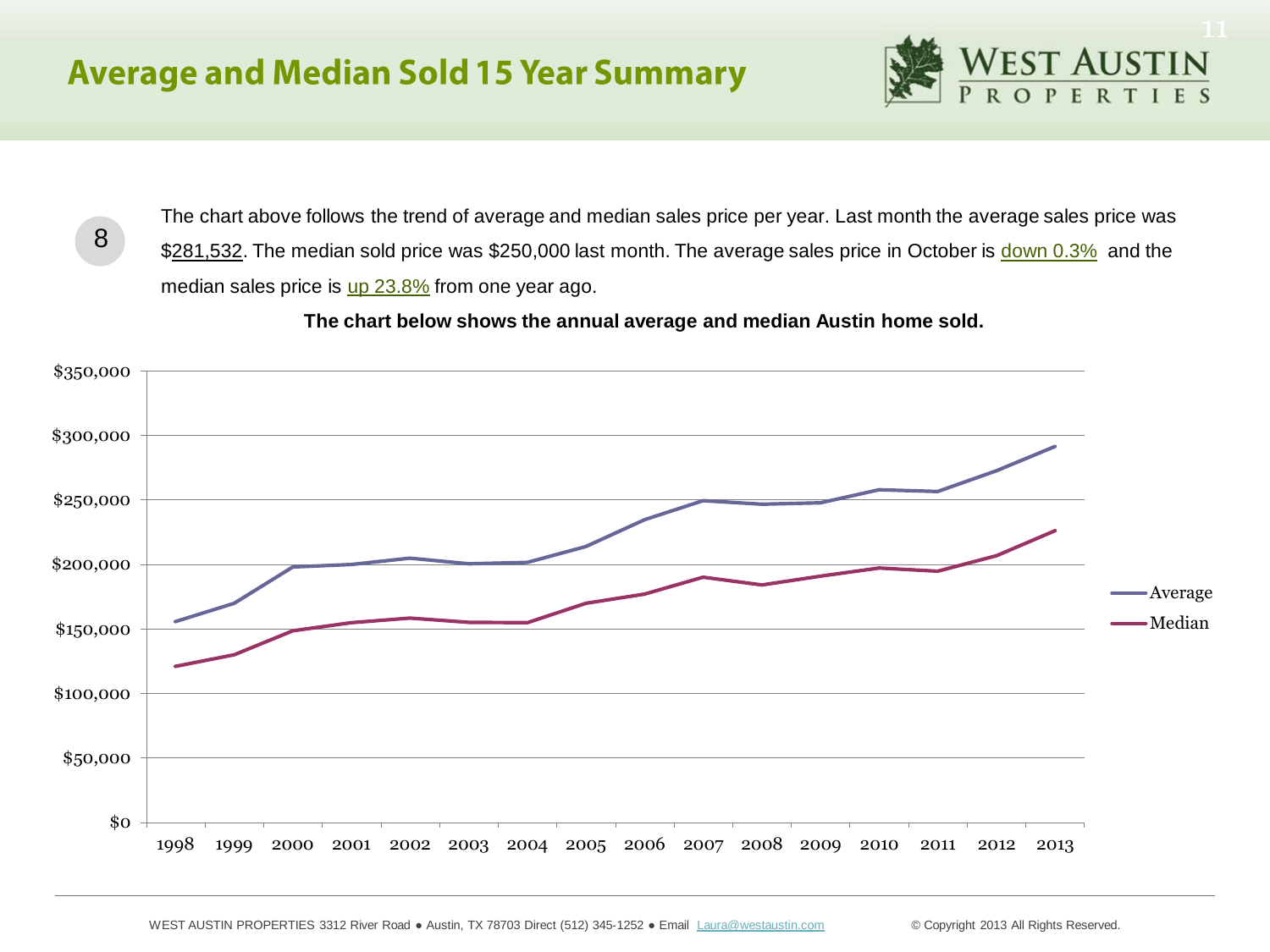# **Average Days on Market 2006-2013**

![](_page_11_Picture_1.jpeg)

Of the homes that sold last month, the average amount of days they had been on the market was 46 days. This is 9 28.1% fewer days than a year ago.

![](_page_11_Figure_3.jpeg)